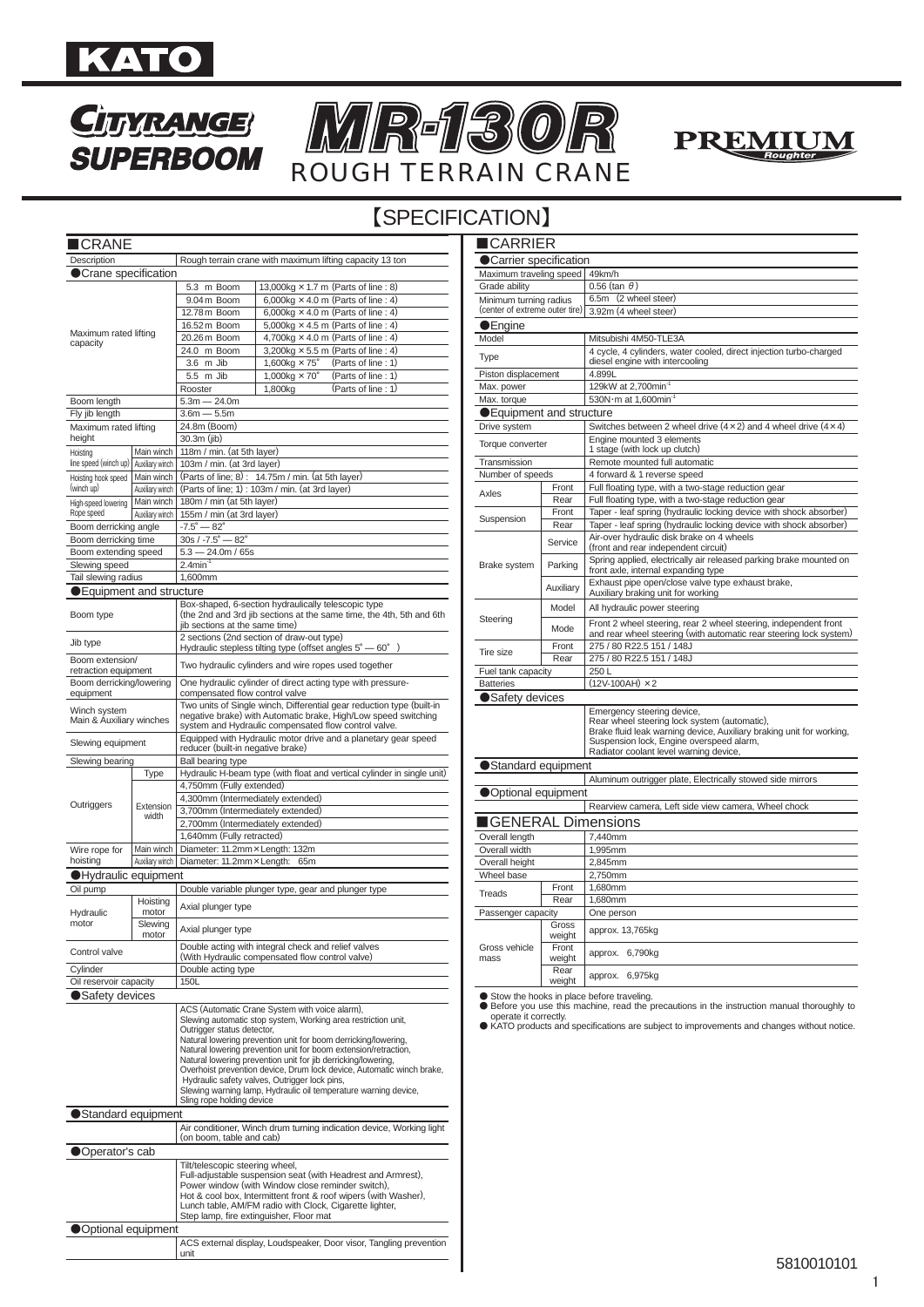# ■RATED LIFTING CAPACITY •

Based on ISO 4305 Not exceed 75% of static tipping loads

# 5.3m ― 24.0m Boom

|                        |                  |                   | (4.75m)           |                |                           |       |                  |             | (4.3m)               |                |                           |       |             |             | (3.7 <sub>m</sub> )  |                      |                           |                 |       |            | (2.7 <sub>m</sub> ) |                      |                           |                |
|------------------------|------------------|-------------------|-------------------|----------------|---------------------------|-------|------------------|-------------|----------------------|----------------|---------------------------|-------|-------------|-------------|----------------------|----------------------|---------------------------|-----------------|-------|------------|---------------------|----------------------|---------------------------|----------------|
| Working                |                  |                   | (360° full range) |                | Outriggers fully extended |       |                  |             | extended (over side) |                | Outriggers intermediately |       |             |             | extended (over side) |                      | Outriggers intermediately |                 |       |            |                     | extended (over side) | Outriggers intermediately |                |
| radius (m)             | 5.3 <sub>m</sub> | 9.04 <sub>m</sub> | 12.78m            |                | 16.52m 20.26m             | 24.0m | 5.3 <sub>m</sub> | 9.04m       | 12.78m               |                | 16.52m 20.26m             | 24.0m | 5.3m        | 9.04m       |                      | 12.78m 16.52m 20.26m |                           | 24.0m           | 5.3m  | 9.04m      | 12.78m              | 16.52m 20.26m        |                           | 24.0m          |
|                        | Boom             | Boom              | Boom              | Boom           | Boom                      | Boom  | Boom             | Boom        | Boom                 | <b>Boom</b>    | <b>Boom</b>               | Boom  | <b>Boom</b> | <b>Boom</b> | Boom                 | Boom                 | Boom                      | Boom            | Boom  | Boom       | Boom                | Boom                 | <b>Boom</b>               | <b>Boom</b>    |
| 1.5                    | 13.00            | 6.00              | 6.00              |                |                           |       | 13.00            | 6.00        | 6.00                 |                |                           |       | 12.00       | 6.00        | 6.00                 |                      |                           |                 | 12.00 | 6.00       | 6.00                |                      |                           |                |
| 1.7                    | 13.00            | 6.00              | 6.00              |                |                           |       | 13.00            | 6.00        | 6.00                 |                |                           |       | 12.00       | 6.00        | 6.00                 |                      |                           |                 | 12.00 | 6.00       | 6.00                |                      |                           |                |
| 2.0                    | 12.00            | 6.00              | 6.00              | 5.00           |                           |       | 12.00            | 6.00        | 6.00                 | 5.00           |                           |       | 12.00       | 6.00        | 6.00                 | 5.00                 |                           |                 | 12.00 | 6.00       | 6.00                | 5.00                 |                           |                |
| 2.5                    | 10.00            | 6.00              | 6.00              | 5.00           |                           |       | 10.00            | 6.00        | 6.00                 | 5.00           |                           |       | 10.00       | 6.00        | 6.00                 | 5.00                 |                           |                 | 8.50  | 6.00       | 6.00                | 5.00                 |                           |                |
| 3.0                    | 8.20             | 6.00              | 6.00              | 5.00           | 4.70                      |       | 8.20             | 6.00        | 6.00                 | 5.00           | 4.70                      |       | 8.20        | 6.00        | 6.00                 | 5.00                 | 4.70                      |                 | 6.00  | 6.00       | 6.00                | 5.00                 | 4.70                      |                |
| 3.5                    | 7.00             | 6.00              | 6.00              | 5.00           | 4.70                      | 3.20  | 7.00             | 6.00        | 6.00                 | 5.00           | 4.70                      | 3.20  | 7.00        | 6.00        | 6.00                 | 5.00                 | 4.70                      | 3.20            | 4.70  | 4.70       | 4.60                | 4.50                 | 4.40                      | 3.20           |
| 4.0                    | 6.10             | 6.00              | 6.00              | 5.00           | 4.70                      | 3.20  | 6.10             | 6.00        | 6.00                 | 5.00           | 4.70                      | 3.20  | 6.10        | 6.00        | 6.00                 | 5.00                 | 4.70                      | 3.20            | 3.70  | 3.70       | 3.70                | 3.70                 | 3.70                      | 3.20           |
| 4.5                    |                  | 5.50              | 5.40              | 5.00           | 4.50                      | 3.20  |                  | 5.50        | 5.40                 | 5.00           | 4.50                      | 3.20  |             | 5.10        | 5.10                 | 5.00                 | 4.50                      | 3.20            |       | 3.00       | 3.00                | 3.10                 | 3.10                      | 3.00           |
| 5.0                    |                  | 5.00              | 4.90              | 4.60           | 4.05                      | 3.20  |                  | 5.00        | 4.90                 | 4.60           | 4.05                      | 3.20  |             | 4.40        | 4.40                 | 4.50                 | 4.05                      | 3.20            |       | 2.40       | 2.40                | 2.60                 | 2.70                      | 2.70           |
| 5.5                    |                  | 4.50              | 4.40              | 4.20           | 3.70                      | 3.20  |                  | 4.50        | 4.40                 | 4.20           | 3.70                      | 3.20  |             | 3.80        | 3.70                 | 3.90                 | 3.70                      | 3.20            |       | 2.00       | 2.00                | 2.20                 | 2.30                      | 2.30           |
| 6.0                    |                  | 4.10              | 4.00              | 3.80           | 3.40                      | 3.00  |                  | 4.10        | 4.00                 | 3.80           | 3.40                      | 3.00  |             | 3.20        | 3.20                 | 3.40                 | 3.40                      | 3.00            |       | 1.70       | 1.70                | 1.85                 | 2.00                      | 2.05           |
| 6.5                    |                  | 3.70              | 3.65              | 3.50           | 3.15                      | 2.80  |                  | 3.65        | 3.60                 | 3.50           | 3.15                      | 2.80  |             | 2.80        | 2.75                 | 2.95                 | 3.05                      | 2.75            |       | 1.40       | 1.40                | 1.60                 | 1.70                      | 1.75           |
| 7.0                    |                  | 3.35              | 3.30              | 3.20           | 2.90                      | 2.60  |                  | 3.20        | 3.15                 | 3.20           | 2.90                      | 2.60  |             | 2.40        | 2.35                 | 2.55                 | 2.70                      | 2.50            |       | 1.20       | 1.20                | 1.40                 | 1.50                      | 1.55           |
| 8.0                    |                  | 2.70 (7.7m)       | 2.90              | 2.70           | 2.50                      | 2.25  |                  | 2.65 (7.7m) | 2.45                 | 2.60           | 2.50                      | 2.25  |             | 1.95 (7.7m) | 1.80                 | 2.00                 | 2.10                      | 2.15            |       | 0.90(7.7m) | 0.85                | 1.05                 | 1.15                      | 1.20           |
| 9.0                    |                  |                   | 2.25              | 2.30           | 2.20                      | 1.95  |                  |             | 1.90                 | 2.10           | 2.20                      | 1.95  |             |             | 1.40                 | 1.60                 | 1.70                      | 1.75            |       |            | 0.60                | 0.80                 | 0.90                      | 0.95           |
| 10.0                   |                  |                   | 1.80              | 2.05           | 1.95                      | 1.75  |                  |             | 1.50                 | 1.70           | 1.85                      | 1.75  |             |             | 1.05                 | 1.25                 | 1.35                      | 1.45            |       |            | 0.35                | 0.55                 | 0.65                      | 0.75           |
| 11.0                   |                  |                   | 1.45              | 1.70           | 1.75                      | 1.55  |                  |             | 1.20                 | 1.40           | 1.55                      | 1.55  |             |             | 0.80                 | 1.00                 | 1.10                      | 1.20            |       |            |                     | 0.40                 | 0.50                      | 0.60           |
| 12.0                   |                  |                   | 1.35 (11.4m)      | 1.40           | 1.50                      | 1.40  |                  |             | 1.10 (11.4m)         | 1.15           | 1.30                      | 1.35  |             |             | 0.70(11.4m)          | 0.80                 | 0.90                      | 1.00            |       |            |                     | 0.25                 | 0.35                      | 0.45           |
| 13.0                   |                  |                   |                   | 1.15           | 1.30                      | 1.25  |                  |             |                      | 0.95           | 1.10                      | 1.15  |             |             |                      | 0.65                 | 0.75                      | 0.85            |       |            |                     |                      | 0.20                      | 0.30           |
| 14.0                   |                  |                   |                   | 0.95           | 1.10                      | 1.15  |                  |             |                      | 0.80           | 0.90                      | 1.00  |             |             |                      | 0.50                 | 0.60                      | 0.70            |       |            |                     |                      |                           | 0.20           |
| 15.0                   |                  |                   |                   | 0.80           | 0.90                      | 1.00  |                  |             |                      | 0.65           | 0.75                      | 0.85  |             |             |                      | 0.40                 | 0.50                      | 0.55            |       |            |                     |                      |                           |                |
| 16.0                   |                  |                   |                   |                | 0.79                      | 0.85  |                  |             |                      |                | 0.65                      | 0.70  |             |             |                      |                      | 0.40                      | 0.45            |       |            |                     |                      |                           |                |
| 17.0                   |                  |                   |                   |                | 0.68                      | 0.74  |                  |             |                      |                | 0.55                      | 0.60  |             |             |                      |                      | 0.30                      | 0.35            |       |            |                     |                      |                           |                |
| 18.0                   |                  |                   |                   |                | 0.58                      | 0.64  |                  |             |                      |                | 0.45                      | 0.50  |             |             |                      |                      |                           | 0.30            |       |            |                     |                      |                           |                |
| 19.0                   |                  |                   |                   |                | 0.51(18.8m)               | 0.55  |                  |             |                      |                | 0.35(18.8m)               | 0.40  |             |             |                      |                      |                           |                 |       |            |                     |                      |                           |                |
| 20.0                   |                  |                   |                   |                |                           | 0.47  |                  |             |                      |                |                           | 0.35  |             |             |                      |                      |                           |                 |       |            |                     |                      |                           |                |
| 21.0                   |                  |                   |                   |                |                           | 0.41  |                  |             |                      |                |                           | 0.30  |             |             |                      |                      |                           |                 |       |            |                     |                      |                           |                |
| 22.0                   |                  |                   |                   |                |                           | 0.35  |                  |             |                      |                |                           | 0.25  |             |             |                      |                      |                           |                 |       |            |                     |                      |                           |                |
| 22.5                   |                  |                   |                   |                |                           | 0.32  |                  |             |                      |                |                           |       |             |             |                      |                      |                           |                 |       |            |                     |                      |                           |                |
| Critical<br>boom angle |                  |                   |                   |                |                           |       |                  |             |                      |                |                           |       |             |             |                      |                      | $23^{\circ}$              | 36 <sup>°</sup> |       |            | $1.9^\circ$         | $32^\circ$           | $44^\circ$                | $50^\circ$     |
| Standard<br>hook       |                  |                   | for 13 ton        |                |                           |       |                  |             |                      | for 13 ton     |                           |       |             |             | for 13 ton           |                      |                           |                 |       |            | for 13 ton          |                      |                           |                |
| Hook mass              |                  |                   | 90 <sub>kg</sub>  |                |                           |       |                  |             |                      | 90kg           |                           |       |             |             | 90kg                 |                      |                           |                 |       |            |                     | 90kg                 |                           |                |
| Parts of line          | 8                | 4                 | 4                 | $\overline{4}$ | 4                         | 4     | 8                | 4           | 4                    | $\overline{4}$ | 4                         | 4     | 8           | 4           | 4                    | $\overline{4}$       | 4                         | 4               | 8     | 4          | 4                   | $\overline{4}$       | $\overline{4}$            | $\overline{4}$ |

# 5.3m ― 24.0m Boom ■When the outriggers are not used

|                        |                  |                | (1.64m)    |                |                                 |                |
|------------------------|------------------|----------------|------------|----------------|---------------------------------|----------------|
| Working                |                  |                |            | (over side)    | Outriggers completely retracted |                |
| radius (m)             | 5.3 <sub>m</sub> | 9.04m          | 12.78m     | 16.52m         | 20.26m                          | 24.0m          |
|                        | Boom             | Boom           | Boom       | Boom           | Boom                            | Boom           |
| 1.5                    | 8.00             | 6.00           | 6.00       |                |                                 |                |
| 1.7                    | 7.00             | 6.00           | 6.00       |                |                                 |                |
| 2.0                    | 5.60             | 5.40           | 5.00       | 4.70           |                                 |                |
| 2.5                    | 3.80             | 3.80           | 3.60       | 3.50           |                                 |                |
| 3.0                    | 2.80             | 2.80           | 2.70       | 2.70           | 2.60                            |                |
| 3.5                    | 2.10             | 2.10           | 2.00       | 2.10           | 2.10                            | 2.10           |
| 4.0                    | 1.60             | 1.60           | 1.55       | 1.70           | 1.70                            | 1.75           |
| 4.5                    |                  | 1.25           | 1.20       | 1.40           | 1.40                            | 1.45           |
| 5.0                    |                  | 0.95           | 0.95       | 1.10           | 1.20                            | 1.25           |
| 5.5                    |                  | 0.75           | 0.75       | 0.90           | 1.00                            | 1.05           |
| 6.0                    |                  | 0.60           | 0.55       | 0.75           | 0.80                            | 0.90           |
| 6.5                    |                  | 0.40           | 0.35       | 0.60           | 0.65                            | 0.75           |
| 7.0                    |                  | 0.25           |            | 0.45           | 0.55                            | 0.60           |
| Critical<br>boom angle |                  | $20^{\circ}$   | $54^\circ$ | $61^\circ$     | 66°                             | $70^\circ$     |
| Standard<br>hook       |                  |                | for 13 ton |                |                                 |                |
| Hook mass              |                  |                |            | 90kg           |                                 |                |
| Parts of line          | 8                | $\overline{4}$ | 4          | $\overline{4}$ | $\overline{4}$                  | $\overline{4}$ |

(Unit : Metric ton)

|                        |               |                       |               | Stationary on rubber  |               |                              |               | Pick & carry (less than 2 km/h) |                        |                       |               |                              |               |
|------------------------|---------------|-----------------------|---------------|-----------------------|---------------|------------------------------|---------------|---------------------------------|------------------------|-----------------------|---------------|------------------------------|---------------|
| Working                |               | 5.3m Boom             |               | 9.04m Boom            |               | 12.78m Boom                  |               | 5.3m Boom                       |                        | 9.04m Boom            |               | 12.78m Boom                  | Working       |
| radius (m)             | Over<br>front | 360°<br>full<br>range | Over<br>front | 360°<br>full<br>range | Over<br>front | $360^\circ$<br>full<br>range | Over<br>front | 360°<br>full<br>range           | Over<br>front          | 360°<br>full<br>range | Over<br>front | $360^\circ$<br>full<br>range | radius (m)    |
| 1.5                    | 3.60          | 2.80                  | 3.60          | 2.80                  | 3.60          | 2.80                         | 3.20          | 2.00                            | 3.20                   | 2.00                  | 3.20          | 2.00                         | 1.5           |
| 2.0                    | 3.40          | 2.80                  | 3.40          | 2.80                  | 3.40          | 2.80                         | 3.00          | 2.00                            | 3.00                   | 2.00                  | 3.00          | 2.00                         | 2.0           |
| 2.5                    | 3.10          | 2.15                  | 3.10          | 2.10                  | 3.10          | 2.05                         | 2.80          | 1.55                            | 2.75                   | 1.50                  | 2.65          | 1.45                         | 2.5           |
| 3.0                    | 2.65          | 1.60                  | 2.60          | 1.55                  | 2.55          | 1.50                         | 2.40          | 1.10                            | 2.30                   | 1.05                  | 2.20          | 1.00                         | 3.0           |
| 3.5                    | 2.30          | 1.25                  | 2.20          | 1.20                  | 2.10          | 1.10                         | 2.00          | 0.85                            | 1.90                   | 0.75                  | 1.80          | 0.65                         | 3.5           |
| 4.0                    | 2.00          | 0.90                  | 1.90          | 0.80                  | 1.70          | 0.70                         | 1.70          | 0.60                            | 1.65                   | 0.50                  | 1.50          | 0.40                         | 4.0           |
| 4.5                    |               |                       | 1.60          | 0.50                  | 1.40          | 0.40                         |               |                                 | 1.40                   | 0.30                  | 1.25          |                              | 4.5           |
| 5.0                    |               |                       | 1.30          |                       | 1.10          |                              |               |                                 | 1.15                   |                       | 1.00          |                              | 5.0           |
| 5.5                    |               |                       | 1.10          |                       | 0.95          |                              |               |                                 | 0.95                   |                       | 0.85          |                              | 5.5           |
| 6.0                    |               |                       | 0.90          |                       | 0.80          |                              |               |                                 | 0.80                   |                       | 0.70          |                              | 6.0           |
| 7.0                    |               |                       | 0.50          |                       | 0.50          |                              |               |                                 | 0.45                   |                       | 0.45          |                              | 7.0           |
| Critical<br>boom angle |               |                       | $26^\circ$    | $54^\circ$            | 52"           | 66                           |               | 68                              | Critical<br>boom angle |                       |               |                              |               |
| Standard<br>hook       |               |                       |               | for 13 ton            |               |                              |               |                                 | Standard<br>hook       |                       |               |                              |               |
| Hook mass              |               |                       |               | 90kg                  |               |                              |               |                                 | Hook mass              |                       |               |                              |               |
| Parts of line          |               |                       |               | 4                     |               |                              |               |                                 |                        | $\overline{4}$        |               |                              | Parts of line |

(Unit : Metric ton)

(Unit : Metric ton)

581-75101001 581-75103001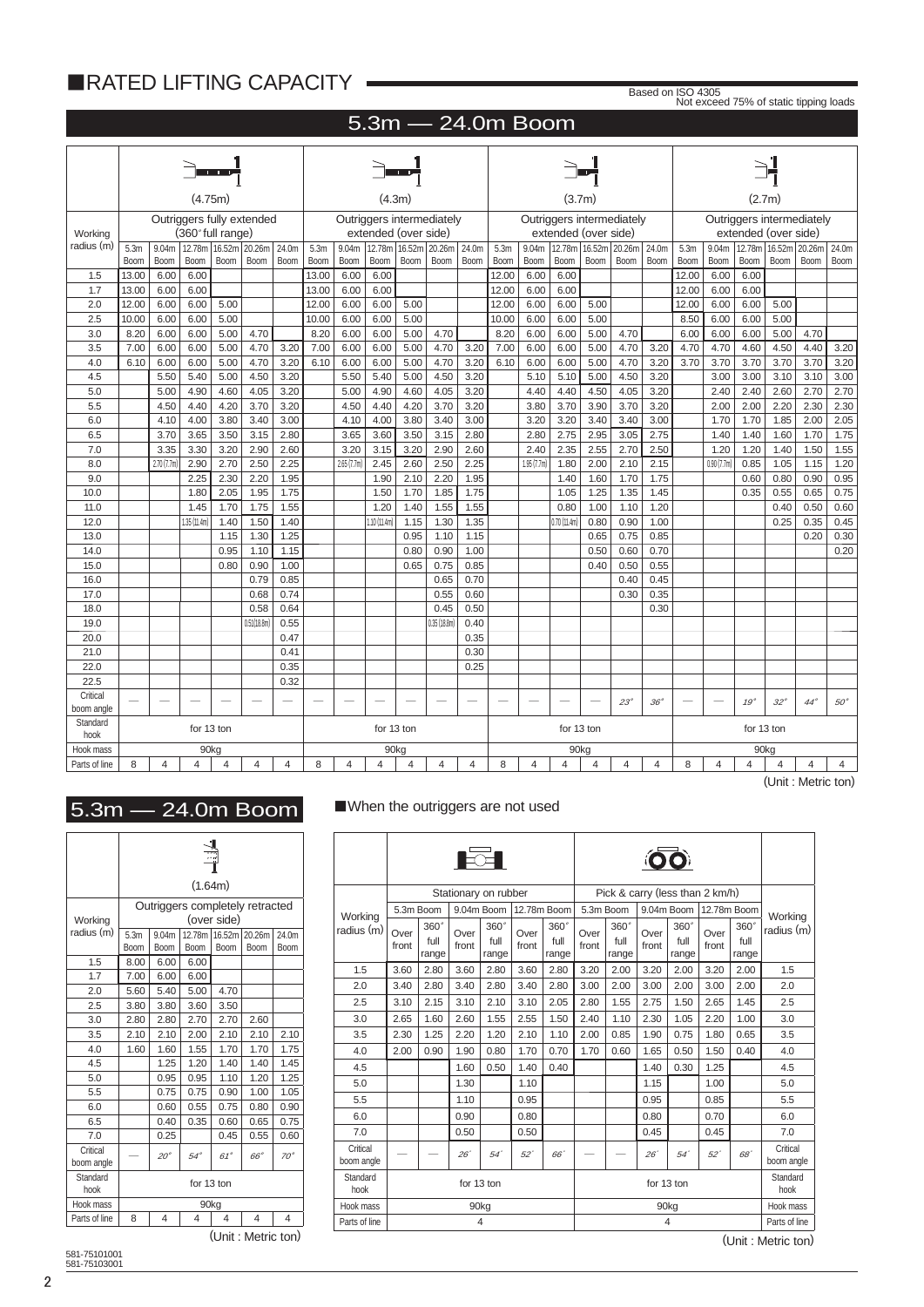|                     |             |                  |                                                                                                              |            |                  |                |            |             |                         |                                                |      |                                                                                                                                                 |              |               |              |                     |            |                     | Based on ISO 4305 |                |               |             | Not exceed 75% of static tipping loads                                                                                                                         |             |             |            |
|---------------------|-------------|------------------|--------------------------------------------------------------------------------------------------------------|------------|------------------|----------------|------------|-------------|-------------------------|------------------------------------------------|------|-------------------------------------------------------------------------------------------------------------------------------------------------|--------------|---------------|--------------|---------------------|------------|---------------------|-------------------|----------------|---------------|-------------|----------------------------------------------------------------------------------------------------------------------------------------------------------------|-------------|-------------|------------|
|                     |             |                  |                                                                                                              |            |                  |                |            |             | $24.0m$ Boom + 3.6m Jib |                                                |      |                                                                                                                                                 |              |               |              |                     |            |                     |                   |                |               |             |                                                                                                                                                                |             |             |            |
|                     |             |                  |                                                                                                              |            | (4.75m)          |                |            |             |                         |                                                |      |                                                                                                                                                 | (4.3m)       |               |              |                     |            |                     |                   |                | $\sum$ (3.7m) |             |                                                                                                                                                                |             |             |            |
|                     |             |                  | Outriggers fully extended (360° full range)                                                                  |            |                  |                |            |             |                         | Outriggers intermediately extended (over side) |      |                                                                                                                                                 |              |               |              |                     |            |                     |                   |                |               |             | Outriggers intermediately extended (over side)                                                                                                                 |             |             |            |
| Boom                |             | Offset 5°        | Offset 25°                                                                                                   |            |                  | Offset 45°     | Offset 60° |             | Boom                    | Offset 5°                                      |      |                                                                                                                                                 | Offset 25°   | Offset 45°    |              |                     | Offset 60° | <b>Boom</b>         |                   | Offset 5°      |               | Offset 25°  | Offset 45°                                                                                                                                                     |             |             | Offset 60° |
| angle               | radius (m)  |                  | Working   Load   Working   Load  <br>$\sigma$ (ton)  radius (m)  (ton)  radius (m)  (ton)  radius (m)  (ton) |            |                  | Working   Load | Working    | Load        | angle<br>$(^\circ$      | Working<br>radius (m)                          |      | Load   Working   Load   Working   Load   Working   Load<br>$f$ (ton) $ $ radius (m) $ $ (ton) $ $ radius (m) $ $ (ton) $ $ radius (m) $ $ (ton) |              |               |              |                     |            | angle               | radius (m)        | Working   Load |               |             | Working   Load   Working   Load   Working<br>$\vert$ (ton) $\vert$ radius (m) $\vert$ (ton) $\vert$ radius (m) $\vert$ (ton) $\vert$ (radius (m) $\vert$ (ton) |             |             | Load       |
| 82                  | 4.4         | 1.60             |                                                                                                              | $5.8$ 1.50 |                  | $6.5$ 1.00     |            | $6.8$ 0.65  | 82                      | 4.4                                            | 1.60 |                                                                                                                                                 | $5.8$   1.50 |               | $6.5$   1.00 | 6.8                 | 0.65       | 82                  | 4.4               | 1.60           | 5.8           | 1.50        | 6.5                                                                                                                                                            | 1.00        | 6.8         | 0.65       |
| 80                  | 5.2         | 1.60             | 6.4                                                                                                          | 1.50       |                  | $7.2$ 1.00     |            | 7.4   0.65  | 80                      | 5.2                                            | 1.60 |                                                                                                                                                 | $6.4$   1.50 | 7.2           | 1.00         | 7.4                 | 0.65       | 80                  | 5.2               | 1.60           | 6.4           | 1.50        | 7.2                                                                                                                                                            | 1.00        | 7.4         | 0.65       |
| 75                  | 7.8         | 1.60             | 8.7                                                                                                          | 1.17       |                  | $9.5$ 0.93     |            | 9.6   0.65  | 75                      | 7.8                                            | 1.60 | 8.7                                                                                                                                             | 1.17         |               | 9.5   0.93   | 9.6                 | 0.65       | 75                  | 7.8               | 1.60           | 8.7           | 1.17        | 9.5                                                                                                                                                            | 0.93        | 9.6         | 0.65       |
| 70                  | 10.1        | 1.25             | 11.1                                                                                                         | 0.98       | 11.6             | 0.85           |            | $11.8$ 0.65 | 70                      | 10.1                                           | 1.25 | 11.1                                                                                                                                            | 0.98         |               | $11.6$ 0.85  | 11.8                | 0.65       | 70                  | 10.1              | 1.25           | 11.1          | 0.98        | 11.6                                                                                                                                                           | 0.85        | 11.8        | 0.65       |
| 65                  | 12.3        | 1.05             | 13.1                                                                                                         | 0.88       | 13.6             | 0.77           |            | $13.8$ 0.65 | 65                      | 12.3                                           | 1.05 | 13.1                                                                                                                                            |              | $0.88$   13.6 | 0.77         | 13.8                | 0.65       | 65                  | 12.2              | 0.90           | 13.1          | 0.77        | 13.6                                                                                                                                                           | 0.77        | 13.8        | 0.65       |
| 60                  | 14.3        | 0.90             |                                                                                                              | 15.1 0.76  |                  | 15.6 0.70      |            | $15.6$ 0.65 | 60                      | 14.3                                           | 0.87 |                                                                                                                                                 | $15.1$ 0.76  |               |              | 15.6 0.70 15.6 0.65 |            | 60                  | 14.2              | 0.59           | 15.0          | 0.54        |                                                                                                                                                                | 15.5 0.54   | 15.5        | 0.54       |
| 55                  | 16.3        | 0.72             |                                                                                                              | 17.0 0.64  | 17.4             | 0.64           |            |             | 55                      | 16.2                                           | 0.60 | 16.9                                                                                                                                            | 0.55         | 17.3          | 0.53         |                     |            | 55                  | 16.0              | 0.37           | 16.8          | 0.33        | 17.2                                                                                                                                                           | 0.33        |             |            |
| 50                  | 18.1        | 0.57             | 18.7                                                                                                         | 0.51       |                  | $18.9$ 0.53    |            |             | 50                      | 18.0                                           | 0.43 | 18.6                                                                                                                                            | 0.41         | 18.8          | 0.40         |                     |            | 50                  | 17.8              | 0.20           |               | $18.5$ 0.18 |                                                                                                                                                                | $18.7$ 0.18 |             |            |
| 45                  | 19.7        | 0.42             | 20.4                                                                                                         | 0.40       | 20.3             | 0.40           |            |             | 45                      | 19.6                                           | 0.30 | 20.2                                                                                                                                            | 0.27         | 20.3          | 0.27         |                     |            | Critical boom angle |                   | $49^\circ$     |               | $4.9^\circ$ | $4.9^\circ$                                                                                                                                                    |             | $.59^\circ$ |            |
| 40                  | 21.1        | 0.30             | 21.6                                                                                                         | 0.29       |                  |                |            |             | 40                      | 21.0                                           | 0.19 | $21.5$ 0.18                                                                                                                                     |              |               |              |                     |            | Standard hook       |                   |                |               |             | for 1.8 ton                                                                                                                                                    |             |             |            |
| 35                  |             | $22.3 \mid 0.22$ | 22.7                                                                                                         | 0.20       |                  |                |            |             | Critical boom angle     | $39^\circ$                                     |      |                                                                                                                                                 | $39^\circ$   | $44^\circ$    |              |                     | $59^\circ$ | Hook mass           |                   |                |               |             | 25kg                                                                                                                                                           |             |             |            |
| Critical boom angle | $.34^\circ$ |                  | $.34^\circ$                                                                                                  |            | $\Delta 4^\circ$ |                | $59^\circ$ |             | Standard hook           |                                                |      |                                                                                                                                                 |              | for 1.8 ton   |              |                     |            | Parts of line       |                   |                |               |             | $\mathcal I$                                                                                                                                                   |             |             |            |
| Standard hook       |             |                  |                                                                                                              |            | for 1.8 ton      |                |            |             | Hook mass               |                                                |      |                                                                                                                                                 |              | 25kg          |              |                     |            |                     |                   |                |               |             |                                                                                                                                                                |             |             |            |
| Hook mass           |             |                  |                                                                                                              |            | 25kg             |                |            |             | Parts of line           |                                                |      |                                                                                                                                                 |              | $\mathcal I$  |              |                     |            |                     |                   |                |               |             |                                                                                                                                                                |             |             |            |
| Parts of line       |             |                  |                                                                                                              |            | $\mathcal I$     |                |            |             |                         |                                                |      |                                                                                                                                                 |              |               |              |                     |            |                     |                   |                |               |             |                                                                                                                                                                |             |             |            |

| $24.0m$ Boom + 3.6m Jib |                                                                                                     |      |            |                      |            |                 |                                                                   |            |                                 |                                             |      |             |              |                                                                                   |            |            |              | $24.0m$ Boom +5.5m Jib |                                                                            |               |            |                       |                                                         |      |                     |            |
|-------------------------|-----------------------------------------------------------------------------------------------------|------|------------|----------------------|------------|-----------------|-------------------------------------------------------------------|------------|---------------------------------|---------------------------------------------|------|-------------|--------------|-----------------------------------------------------------------------------------|------------|------------|--------------|------------------------|----------------------------------------------------------------------------|---------------|------------|-----------------------|---------------------------------------------------------|------|---------------------|------------|
|                         |                                                                                                     |      |            | $\rightarrow$ (2.7m) |            |                 |                                                                   |            |                                 |                                             |      |             |              | (4.75m)                                                                           |            |            |              |                        |                                                                            |               |            | $\blacksquare$ (4.3m) |                                                         |      |                     |            |
|                         | Outriggers intermediately extended (over side)                                                      |      |            |                      |            |                 |                                                                   |            |                                 | Outriggers fully extended (360° full range) |      |             |              |                                                                                   |            |            |              |                        | Outriggers intermediately extended (over side)                             |               |            |                       |                                                         |      |                     |            |
| Boom                    | Offset 5°                                                                                           |      | Offset 25° |                      | Offset 45° |                 | Offset 60°                                                        |            | Boom                            | Offset 5°                                   |      |             | Offset 25°   | Offset 45°                                                                        |            | Offset 60° |              | Boom                   | Offset 5°                                                                  |               |            | Offset 25°            | Offset 45°                                              |      | Offset 60°          |            |
| angle                   |                                                                                                     |      |            |                      |            |                 | Working   Load   Working   Load   Working   Load   Working   Load |            | angle                           |                                             |      |             |              | Working   Load   Working   Load   Working   Load   Working   Load                 |            |            |              | angle                  | Working                                                                    |               |            |                       | Load   Working   Load   Working   Load   Working   Load |      |                     |            |
| $(^\circ$               | $ $ radius (m) $ $ (ton) $ $ radius (m) $ $ (ton) $ $ radius (m) $ $ (ton) $ $ radius (m) $ $ (ton) |      |            |                      |            |                 |                                                                   |            | $(^\circ$                       |                                             |      |             |              | radius (m)   (ton)   radius (m)   (ton)   radius (m)   (ton)   radius (m)   (ton) |            |            |              | $(^\circ$ )            | radius (m)  (ton)  radius (m)  (ton)  radius (m)  (ton)  radius (m)  (ton) |               |            |                       |                                                         |      |                     |            |
| 82                      | $4.4 \,$                                                                                            | 1.60 |            | $5.8$   1.50         |            | $6.5$   1.00    |                                                                   | $6.8$ 0.65 | 82                              | 4.8                                         | 1.00 |             | $6.9$   1.00 |                                                                                   | 8.2   0.65 |            | $8.6$   0.40 | 82                     | 4.8 <sub>1</sub>                                                           | 1.00          | 6.9        | 1.00                  | 8.2                                                     | 0.65 |                     | $8.6$ 0.40 |
| 80                      | 5.2                                                                                                 | 1.60 |            | $6.4$   1.50         |            | $7.2$ 1.00      |                                                                   | $7.4$ 0.65 | 80                              | 5.6                                         | 1.00 | 7.6         | 1.00         |                                                                                   | $8.9$ 0.65 | 9.2        | 0.40         | 80                     | 5.6                                                                        | 1.00          | 7.6        | 1.00                  | 8.9                                                     | 0.65 |                     | 9.2   0.40 |
| 75                      | 7.8                                                                                                 | 1.20 | 8.7        | 1.05                 |            | $9.5 \mid 0.93$ | 9.6                                                               | 0.65       | 75                              | 8.4                                         | 1.00 | 10.1        | 0.85         | 11.2                                                                              | 0.63       | 11.5       | 0.40         | 75                     | 8.4                                                                        | 1.00          | 10.1       | 0.85                  | 11.2                                                    | 0.63 | $11.5$ 0.40         |            |
| 70                      | 10.0                                                                                                | 0.72 | 10.9       | 0.65                 | 11.5       | 0.62            | 11.7                                                              | 0.56       | 70                              | 11.1                                        | 1.00 | 12.4        | 0.72         | 13.4                                                                              | 0.58       | 13.6       | 0.40         | 70                     | 11.1                                                                       | 1.00          |            | $12.4$ 0.72           | 13.4                                                    | 0.58 | $13.6$ 0.40         |            |
| 65                      | 11.9                                                                                                | 0.41 |            | $12.9$ 0.35          |            | 13.4   0.34     | 13.6                                                              | 0.33       | 65                              | 13.4                                        | 0.81 | 14.7        | 0.61         | 15.6                                                                              | 0.52       | 15.6       | 0.40         | 65                     | 13.4                                                                       | 0.81          | 14.7       | 0.61                  | 15.6                                                    |      | $0.52$ 15.6 0.40    |            |
| Critical boom angle     | $64^\circ$                                                                                          |      | $64^\circ$ |                      | $64^\circ$ |                 | $64^\circ$                                                        |            | 60                              | 15.6                                        | 0.69 |             |              | 16.8   0.55   17.5   0.48   17.4   0.40                                           |            |            |              | 60                     |                                                                            | $15.5$   0.69 |            | 16.8 0.55             |                                                         |      | 17.5 0.48 17.4 0.40 |            |
| Standard hook           |                                                                                                     |      |            | for 1.8 ton          |            |                 |                                                                   |            | 55                              | 17.7                                        | 0.58 |             |              | 18.8 0.49 19.3 0.45                                                               |            |            |              | 55                     | 17.6                                                                       | 0.54          |            | 18.7 0.49             | 19.2                                                    | 0.45 |                     |            |
| Hook mass               |                                                                                                     |      |            | 25kg                 |            |                 |                                                                   |            | 50                              | 19.6                                        | 0.49 |             | $20.5$ 0.44  | 20.8                                                                              | 0.41       |            |              | 50                     | 19.5                                                                       | 0.38          | 20.4       | 0.36                  | 20.7                                                    | 0.35 |                     |            |
| Parts of line           |                                                                                                     |      |            | $\mathcal I$         |            |                 |                                                                   |            | 45                              | 21.2                                        | 0.38 | 22.0        | 0.36         | 22.3                                                                              | 0.36       |            |              | 45                     | 21.0                                                                       | 0.27          | 21.8       | 0.25                  | 22.1                                                    | 0.25 |                     |            |
|                         |                                                                                                     |      |            |                      |            |                 |                                                                   |            | 40                              | 22.9                                        | 0.26 | 23.4   0.26 |              |                                                                                   |            |            |              | Critical boom angle    | $44^\circ$                                                                 |               | $44^\circ$ |                       | $44^\circ$                                              |      | $59^\circ$          |            |
|                         |                                                                                                     |      |            |                      |            |                 |                                                                   |            | Critical boom angle             | $.39^\circ$                                 |      | $39^\circ$  |              | $44^\circ$                                                                        |            | $59^\circ$ |              | Standard hook          |                                                                            |               |            | for 1.8 ton           |                                                         |      |                     |            |
|                         |                                                                                                     |      |            |                      |            |                 |                                                                   |            | Standard hook                   |                                             |      |             | for 1.8 ton  |                                                                                   |            |            |              | Hook mass              |                                                                            |               |            |                       | 25kg                                                    |      |                     |            |
|                         |                                                                                                     |      |            |                      |            |                 |                                                                   |            | Hook mass                       |                                             |      |             |              | 25kg                                                                              |            |            |              | Parts of line          |                                                                            |               |            | $\mathcal I$          |                                                         |      |                     |            |
|                         |                                                                                                     |      |            |                      |            |                 |                                                                   |            | Parts of line<br>$\overline{1}$ |                                             |      |             |              |                                                                                   |            |            |              |                        |                                                                            |               |            |                       |                                                         |      |                     |            |

|                     |                                                      |                                                      | $\frac{1}{\sqrt{2}}$ (3.7m) |                |                                                                            |            |                  |                                                |                     |                                              |                | $\frac{1}{2}$ (2.7m) |            |                                 |            |                                                                                |                |
|---------------------|------------------------------------------------------|------------------------------------------------------|-----------------------------|----------------|----------------------------------------------------------------------------|------------|------------------|------------------------------------------------|---------------------|----------------------------------------------|----------------|----------------------|------------|---------------------------------|------------|--------------------------------------------------------------------------------|----------------|
|                     |                                                      |                                                      |                             |                | Outriggers intermediately extended (over side)                             |            |                  | Outriggers intermediately extended (over side) |                     |                                              |                |                      |            |                                 |            |                                                                                |                |
| <b>Boom</b>         |                                                      | Offset 5°                                            |                             | Offset 25°     |                                                                            | Offset 45° |                  | Offset 60°                                     | <b>Boom</b>         |                                              | Offset 5°      |                      | Offset 25° |                                 | Offset 45° |                                                                                | Offset 60°     |
| angle               |                                                      | Working   Load                                       |                             | Working   Load | Working   Load                                                             |            |                  | Working   Load                                 | angle               |                                              | Working   Load |                      |            | Working   Load   Working   Load |            |                                                                                | Working   Load |
| (°                  |                                                      |                                                      |                             |                | radius (m)  (ton)  radius (m)  (ton)  radius (m)  (ton)  radius (m)  (ton) |            |                  |                                                |                     | radius $(m)$ (ton)                           |                |                      |            |                                 |            | $ $ radius (m) $ $ (ton) $ $ radius (m) $ $ (ton) $ $ radius (m) $ $ (ton) $ $ |                |
| 82                  | 4.8                                                  | 1.00                                                 | 6.9 <sub>1</sub>            | 1.00           | 8.2                                                                        | 0.65       | 8.6 <sub>1</sub> | 0.40                                           | 82                  | 4.8                                          | 1.00           | 6.9                  | 1.00       | 8.2                             | 0.65       | 8.6                                                                            | 0.40           |
| 80                  | 5.6                                                  | 1.00                                                 | 7.6                         | 1.00           | 8.9                                                                        | 0.65       | 9.2              | 0.40                                           | 80                  | 5.6                                          | 1.00           | 7.6                  | 1.00       | 8.9                             | 0.65       | 9.2                                                                            | 0.40           |
| 75                  | 8.4                                                  | 1.00                                                 | 10.1                        | 0.85           | 11.2                                                                       | 0.63       | 11.5             | 0.40                                           | 75                  | 8.4                                          | 1.00           | 10.1                 | 0.85       | 11.2                            | 0.63       | 11.5                                                                           | 0.40           |
| 70                  | 11.1<br>12.4<br>0.72<br>13.4<br>0.58<br>13.6<br>1.00 |                                                      |                             |                |                                                                            |            | 0.40             | 70                                             | 10.8                | 0.66                                         | 12.3           | 0.55                 | 13.3       | 0.48                            | 13.6       | 0.40                                                                           |                |
| 65                  | 13.4<br>15.6<br>15.6<br>0.75<br>14.7<br>0.61<br>0.52 |                                                      |                             |                |                                                                            |            |                  | 0.40                                           | 65                  | 0.36<br>0.30<br>15.3<br>0.26<br>12.9<br>14.4 |                |                      |            |                                 |            |                                                                                |                |
| 60                  | 15.4                                                 | 0.52<br>16.7<br>0.45<br>17.5<br>0.42<br>17.4<br>0.40 |                             |                |                                                                            |            |                  |                                                | Critical boom angle | $64^\circ$                                   |                | $64^\circ$           |            | $64^\circ$                      |            | 69°                                                                            |                |
| 55                  | 17.4                                                 | 0.31<br>18.6<br>0.28<br>19.1<br>0.28                 |                             |                |                                                                            |            |                  |                                                | Standard hook       |                                              |                |                      |            | for 1.8 ton                     |            |                                                                                |                |
| 52                  | 18.5                                                 | 0.22<br>19.5<br>0.21<br>20.0<br>0.20                 |                             |                |                                                                            |            |                  |                                                | Hook mass           |                                              |                |                      |            | $25$ kg                         |            |                                                                                |                |
| Critical boom angle |                                                      | $51^\circ$<br>$51^\circ$<br>51°<br>59°               |                             |                |                                                                            |            |                  |                                                | Parts of line       |                                              |                |                      |            | $\mathcal I$                    |            |                                                                                |                |
| Standard hook       |                                                      |                                                      |                             |                | for 1.8 ton                                                                |            |                  |                                                |                     |                                              |                |                      |            |                                 |            |                                                                                |                |
| Hook mass           |                                                      |                                                      |                             |                | 25kg                                                                       |            |                  |                                                |                     |                                              |                |                      |            |                                 |            |                                                                                |                |
| Parts of line       |                                                      |                                                      |                             |                | $\mathcal I$                                                               |            |                  |                                                |                     |                                              |                |                      |            |                                 |            |                                                                                |                |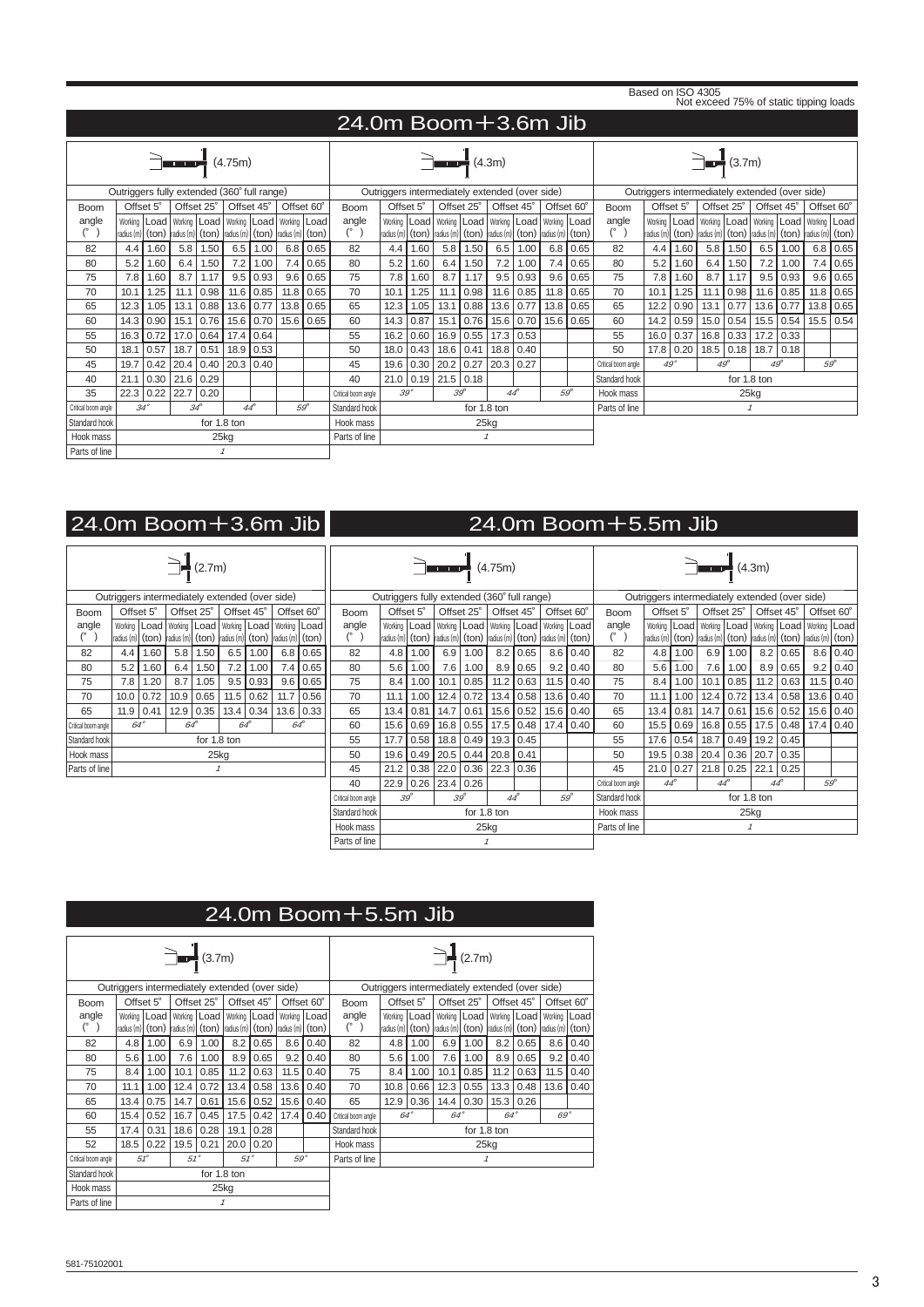# ■Notes for the lifting capacity chart

### ■When the outriggers are used

 1. The lifting capacity chart indicates the maximum load which can be lifted by this crane provided it is level and standing on firm level ground. The values in the chart include the mass of the main hook and slings for boom operation, and auxiliary hook and slings for jib operation.

[13 ton hook (mass: 90 kg), 1.8 ton hook (mass: 25 kg)]

Within the chart the figures in the area bordered with a thick line are based on structural limitations while other figures are determined by stability limitations.

- 2. The working radii are the actual values allowing for boom and jib deflection. Therefore you must always operate the crane on the basis of the working radius.
- 3. The jib working radius is based on the jib mounted on the end of the 24.0 m boom. When operating at other boom lengths, use the boom angle alone as the criterion.
- 4. Do not operate the jib when the outriggers are completely retracted.
- 5. The lifting capacities for the over sides vary with the outriggers extension width. Therefore for each outriggers extension condition you should work according the lifting capacity chart.

Use the lifting capacity chart of outriggers full extended for both front and rear areas lifting capacities.



| Outrigger             | Intermediate     | Intermediate     | Intermediate     | Full retraction |
|-----------------------|------------------|------------------|------------------|-----------------|
| extension status      | extension (4.3m) | extension (3.7m) | extension (2.7m) |                 |
| Area $\alpha$ $\circ$ | 25               | 25               | 15               |                 |

 6. The lifting capacity of the rooster sheave is the lifting capacity of the boom minus the mass of all attached hook, slings etc. to the boom, with an upper limit of 1,800 kg.

[The hook for use with the rooster sheave is the 1.8 ton hook (mass: 25 kg) with one part of line.]

- 7. If the boom length, boom angle, working radius and/or jib angle exceeds the rated value, use the lifting capacity for the rated value or for the next one, whichever gives the smaller lifting capacity.
- 8. If you are working with the boom while the jib is rigged, subtract 600 kg plus the mass of all attached hook, slings, etc. to the boom from the each lifting capacity of the boom, with an upper limit of 5 ton. Do not use the rooster sheave in this situation. And do not operate the boom while the jib is rigged, when the outriggers are completely retracted.
- 9. In whatever working conditions the corresponding boom critical angel is shown in the chart. The crane can tip over if the boom is lowered below the critical angle even if unloaded. Therefore, never lower the boom below these angles.
- 10. The standard parts of line for each boom length are as indicated in the chart. If you work with a non-standard number of parts of line, do not exceed 15.7 kN (1.6 tf) per wire rope respectively.
- 11. High-speed lowering operation should only be performed to allow descent of the hook alone. Avoid sudden lever operation.
- 12. Crane operation is permissible up to a wind speed of 10 m/s. Even in relatively light wind conditions, extra care should be taken when handling loads presenting large wind catching areas.
- 13. Kato bears no liability whatsoever for crane tipping or damage caused by crane operations with a load in excess of the lifting capacity or incorrect procedure.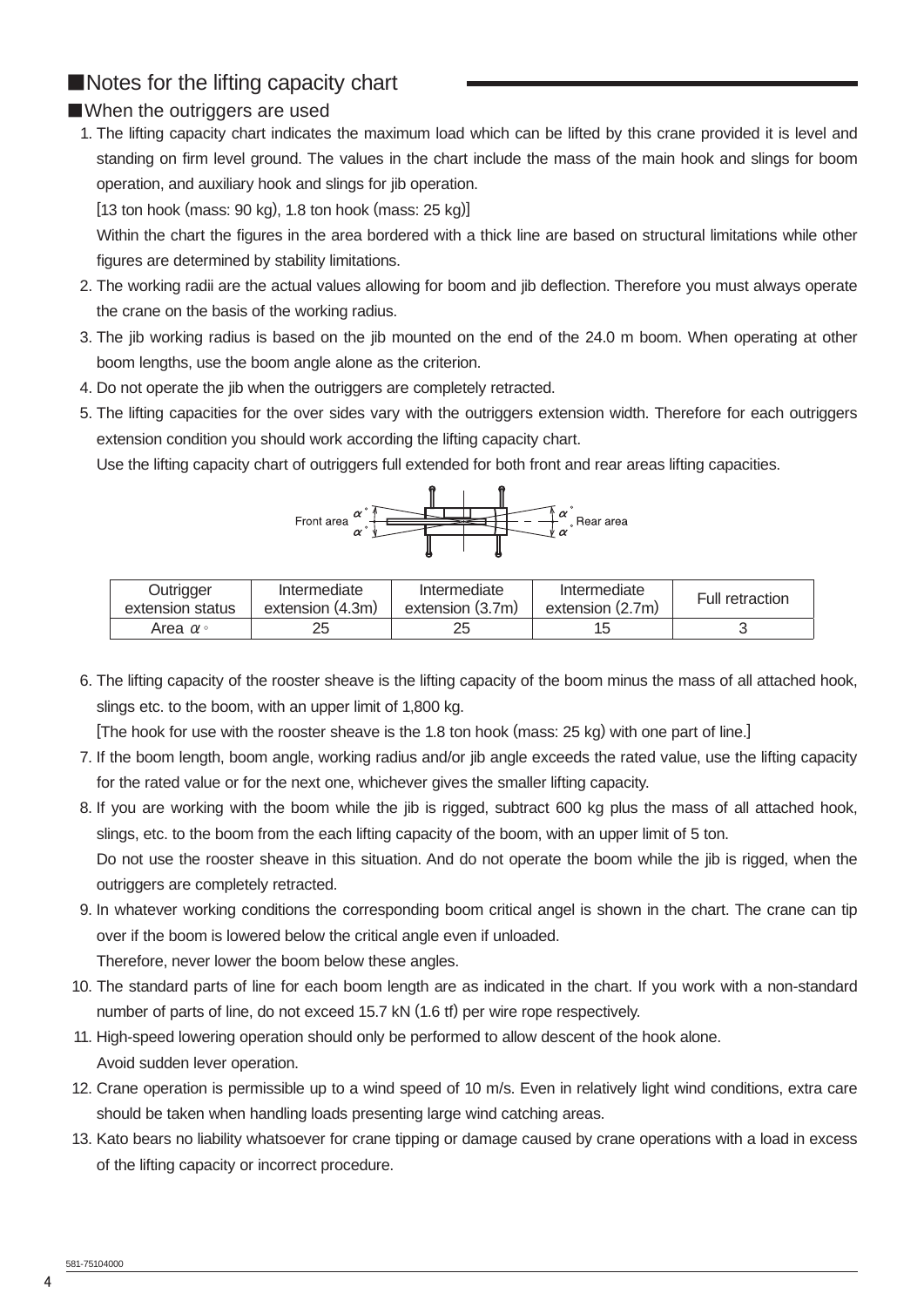#### ■When the outriggers are not used

1. The lifting capacity chart indicates the maximum load the crane can lift when its body is level on firm level ground with all tires inflated to the rated pressure and the suspension cylinder completely retracted. The values in the chart include the mass of the main hook and slings.

Within the chart the figures in the area bordered with a thick line are based on structural limitations while other figures are determined by stability limitations.

[Rated tire pressure: 875 kPa (8.75 kgf/cm<sup>2</sup>)]

- 2. The working radii are the actual values allowing for boom deflection. Therefore you must always operate the crane on the basis of the working radius.
- 3. The lifting capacity differs between the front area capacity and the full range capacity. When slewing from the front to the side, take care that the crane could not be over loaded.



| auor   | crane-on-rubber operation<br>∵ vialionary ل | Pick and<br>carr<br>operation |
|--------|---------------------------------------------|-------------------------------|
| $\sim$ |                                             |                               |

4. Do not work with the jib or with a boom length of more than 12.78 m.

- 5. For stationary crane-on-rubber operation, the parking brake and service brake lock device must be engaged.
- 6. For pick and carry operation, the shift lever set to speed 1.
- 7. For pick and carry operation, lower the load to just above the ground and keep your speed strictly below 2 km/h to avoid swinging the load.

Take particular care to avoid sharp turns, sudden starts and stops.

- 8. Never operate the crane during pick and carry operation. The slewing brake must be applied.
- 9. The lifting capacity of the rooster sheave is the lifting capacity of the boom minus the mass of all attached hook, slings etc. to the boom, with an upper limit of 1,800 kg.

[The hook for use with the rooster sheave is the 1.8 ton hook (mass: 25 kg) with one part of line.]

- 10. If the boom length, boom angle, working radius and/or jib angle exceeds the rated value, use the lifting capacity for the rated value or for the next one, whichever gives the smaller lifting capacity.
- 11. In whatever working conditions the corresponding boom critical angel is shown in the chart. The crane can tip over if the boom is lowered below the critical angle even if unloaded.

Therefore, never lower the boom below these angles.

- 12. The standard parts of line for each boom length are as indicated in the chart. If you work with a non-standard number of parts of line, do not exceed 15.7 kN (1.6 tf) per wire rope respectively.
- 13. High-speed lowering operation should only be performed to allow descent of the hook alone. Avoid sudden lever operation.
- 14. Crane operation is permissible up to a wind speed of 10 m/s. Even in relatively light wind conditions, extra care should be taken when handling loads presenting large wind catching areas.
- 15. Kato bears no liability whatsoever for crane tipping or damage caused by crane operations with a load in excess of the lifting capacity or incorrect procedure.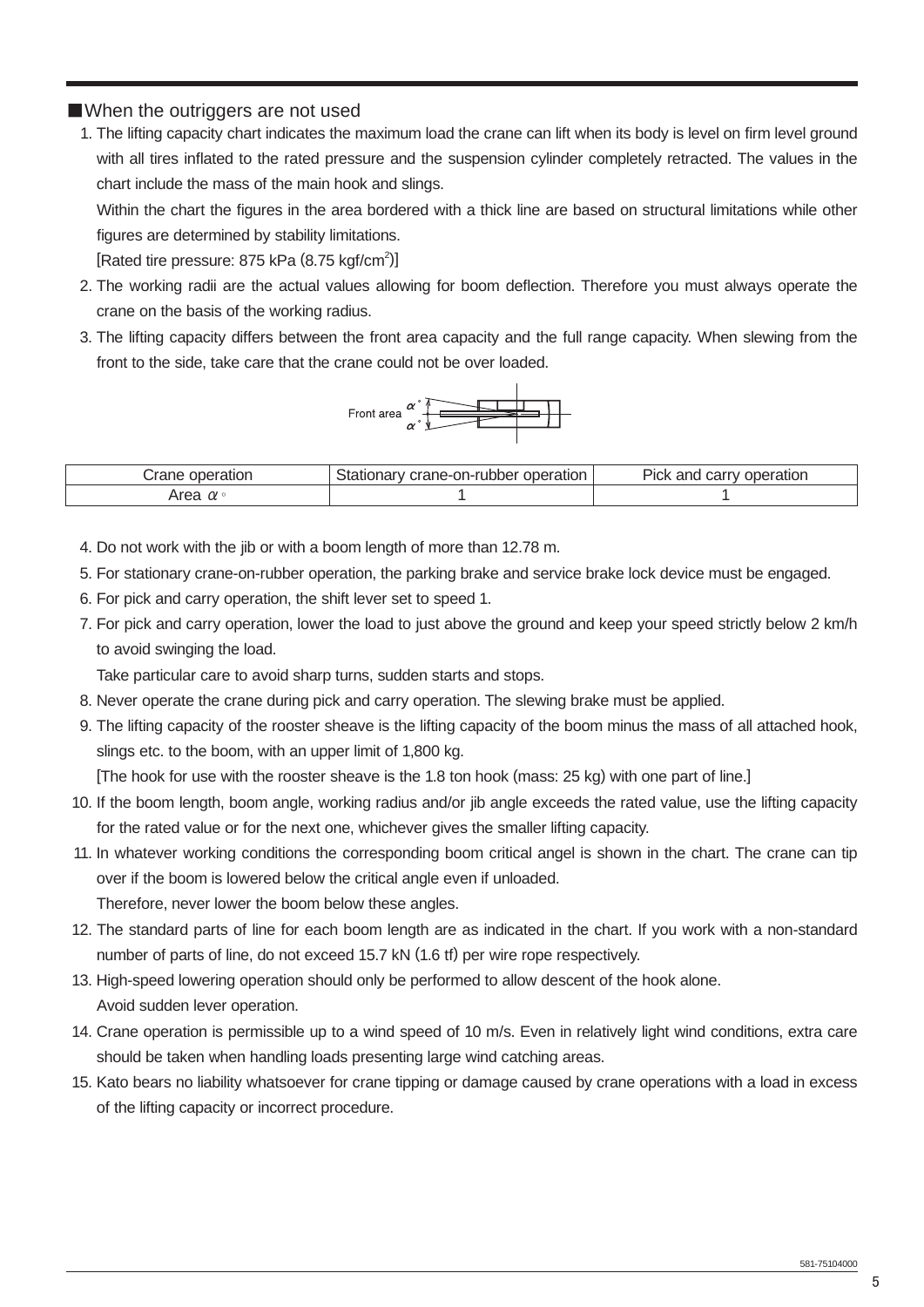# ■WORKING RANGE

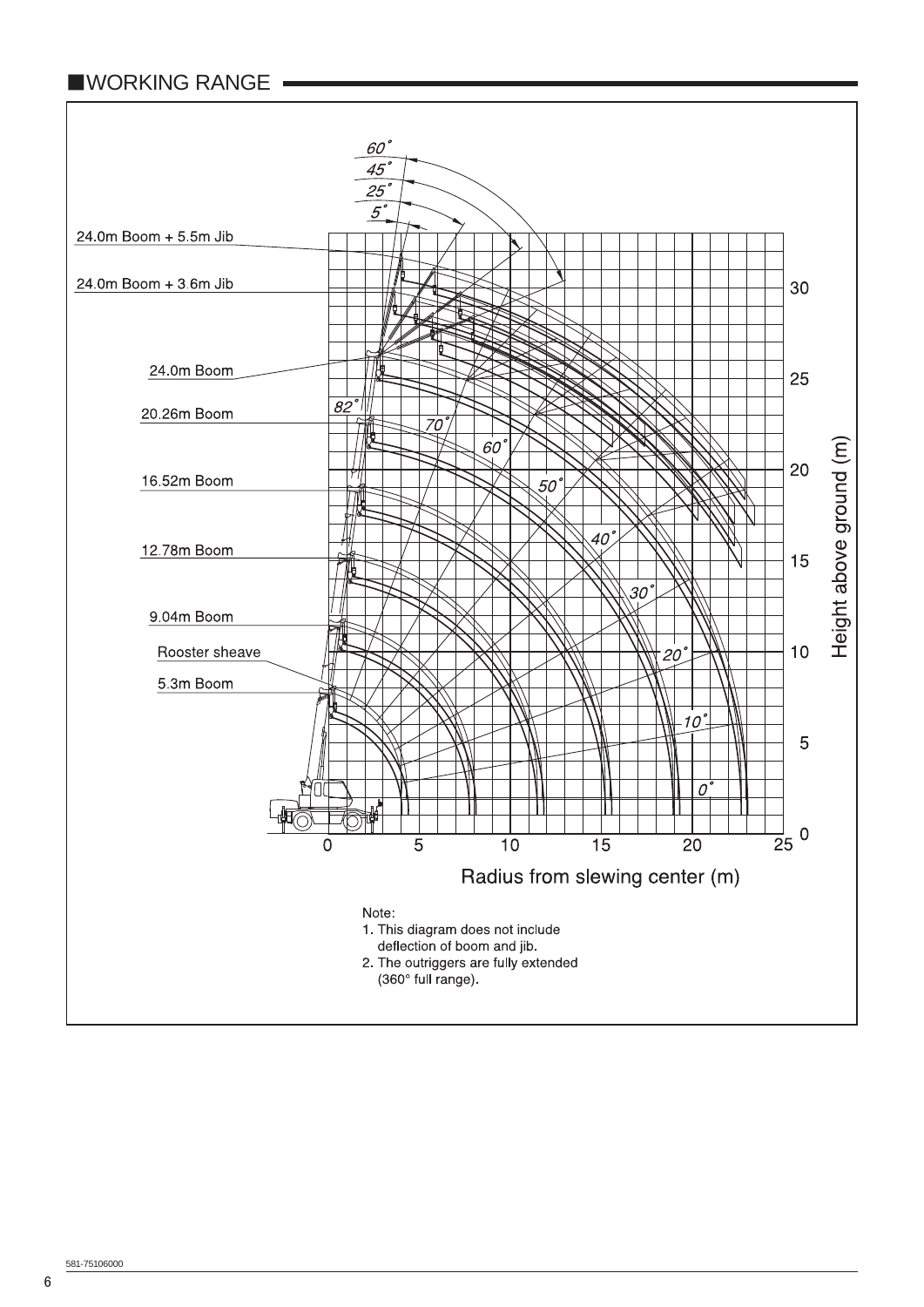# ■Minimum path width